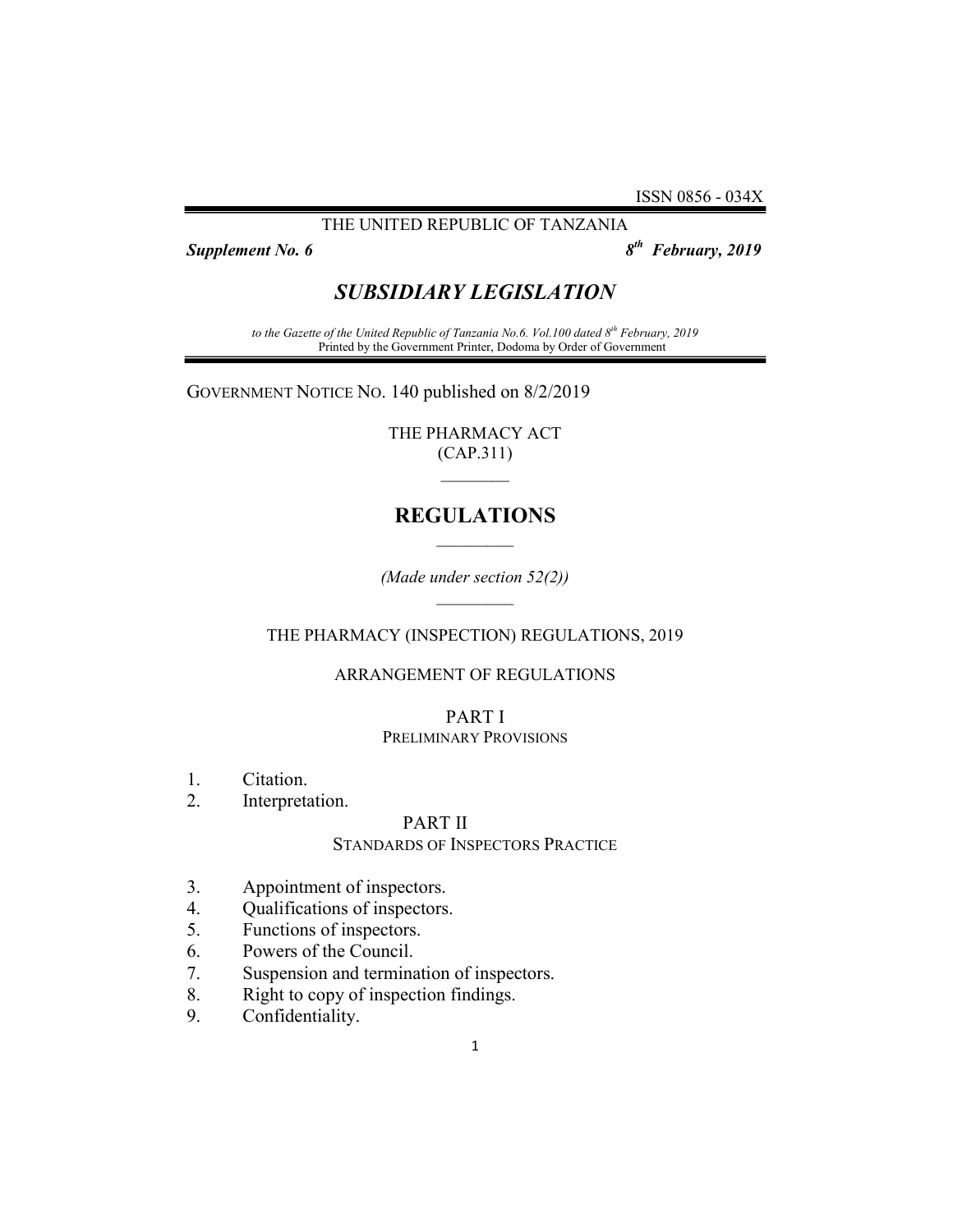- 10. Inspectors Code of Ethics and Conduct.
- 11. Conflict of interest.
- 12. Duties and rights of client.

# PART III

# MISCELLANEOUS PROVISIONS

- 13. *Bona fide* acts.
- 14. Complaints against conduct of inspectors.<br>15. Appeals.
- Appeals.
- 16. Offences and penalties.
- 17. Revocation.

**SCHEDULES**  $\frac{1}{2}$ 

 $\frac{1}{2}$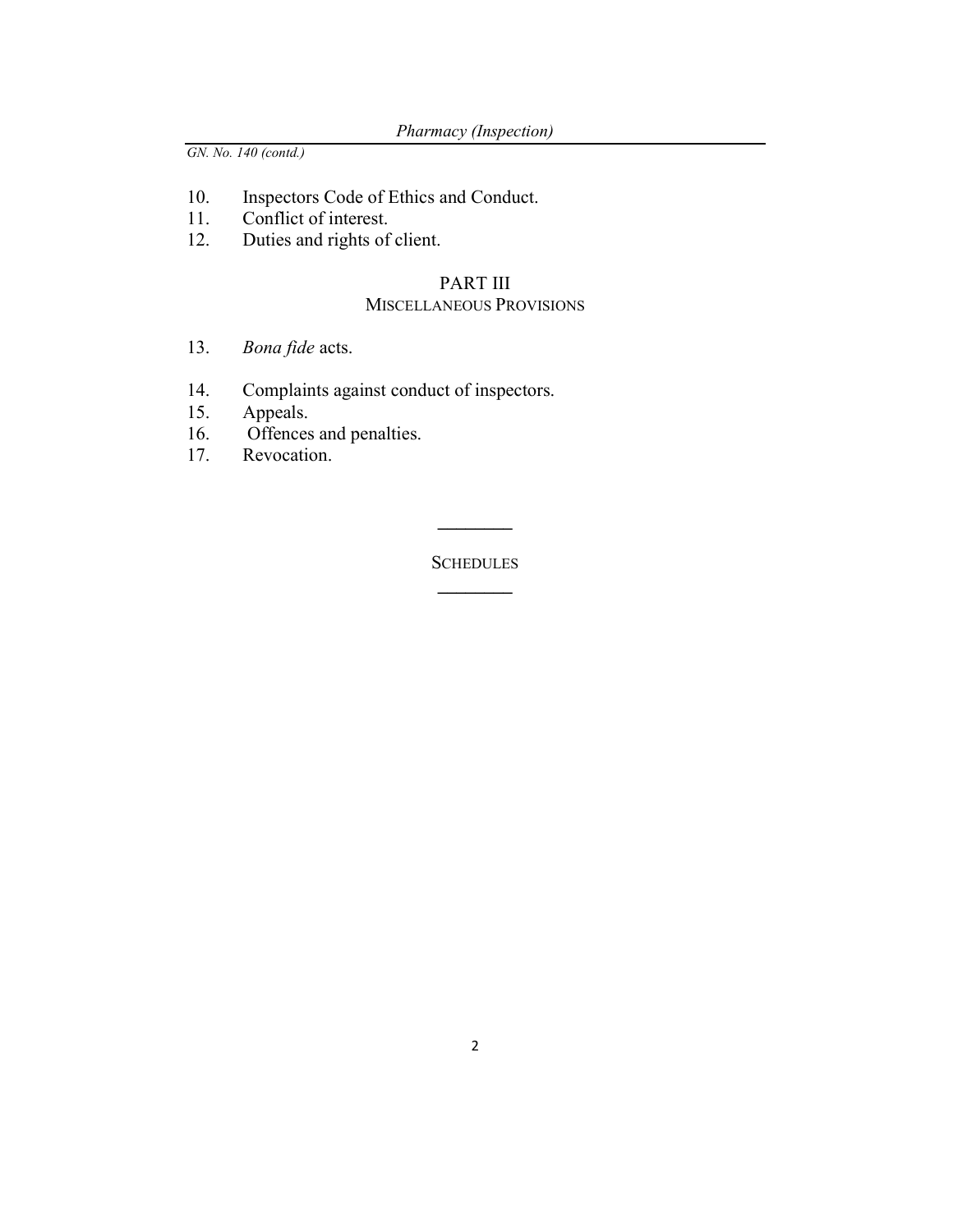# PART I

# PRELIMINARY PROVISIONS

| Citation                  | These Regulations may be cited as the Pharmacy<br>(Inspection) Regulations, 2019.                                                                                                                                                                                                                                                                                                                                                                                                                                                                                                                                                                                                                                                                                                                                                                                                                                                                                                                                                                                                                                                                                                                                                                                                                                                                                                                                                                                                                                                          |
|---------------------------|--------------------------------------------------------------------------------------------------------------------------------------------------------------------------------------------------------------------------------------------------------------------------------------------------------------------------------------------------------------------------------------------------------------------------------------------------------------------------------------------------------------------------------------------------------------------------------------------------------------------------------------------------------------------------------------------------------------------------------------------------------------------------------------------------------------------------------------------------------------------------------------------------------------------------------------------------------------------------------------------------------------------------------------------------------------------------------------------------------------------------------------------------------------------------------------------------------------------------------------------------------------------------------------------------------------------------------------------------------------------------------------------------------------------------------------------------------------------------------------------------------------------------------------------|
| Interpretation<br>Cap.311 | 2. In these regulations, unless the context requires otherwise:<br>"Act" means the Pharmacy Act;<br>"Authorised officer" means a person authorised by the Council to<br>carry out the functions or responsibilities of the Council;<br>"Council" means the Pharmacy Council established under the Act;<br>"Pharmaceutical personnel" means a registered pharmacist, enrolled<br>pharmaceutical technician or enlisted pharmaceutical assistant;<br>"Inspector" has the same meaning as ascribe to it under the Act;<br>"Pharmacy" means any approved premises wherein or from which<br>any service pertaining to practice of a pharmacist is provided,<br>and shall include community pharmacy, consultant pharmacy,<br>institutional pharmacy, or wholesale pharmacy;<br>"Premises" includes a land, building, structure, basements and a<br>vessel and in relation to any building includes a part of a<br>building, any cartilage, forecourt or yard, and in relation to a<br>vessel includes a ship, boat, air craft, and a carriage or receptacle<br>of any kind, whether open or closed or place of storage used in<br>connection with any service pertaining to practice of a<br>pharmacist;<br>"Pharmacy Practice" means any acts pertaining to the scope of<br>practice of a pharmacist, pharmaceutical technician<br><sub>or</sub><br>pharmaceutical assistant as approved by the Council;<br>"Superintendent" means a pharmacist In-Charge who supervises a<br>pharmacy and is registered as such by the Council under the Act. |
|                           |                                                                                                                                                                                                                                                                                                                                                                                                                                                                                                                                                                                                                                                                                                                                                                                                                                                                                                                                                                                                                                                                                                                                                                                                                                                                                                                                                                                                                                                                                                                                            |

# PART II

## CONDUCT AND STANDARDS OF PRACTICE OF INSPECTORS

Appointment of inspectors

3. The Registrar shall, appoint or authorize a person who has qualifications stipulated under these Regulation to be an inspector.

Qualifications of inspectors

4.-(1) A person shall not be appointed as an inspector unless he possess the following qualifications:

- (a) has sufficient knowledge and skills regarding inspection;
- (b) for the past three years has no record of disciplinary or criminal conviction to a sentence of more than six months.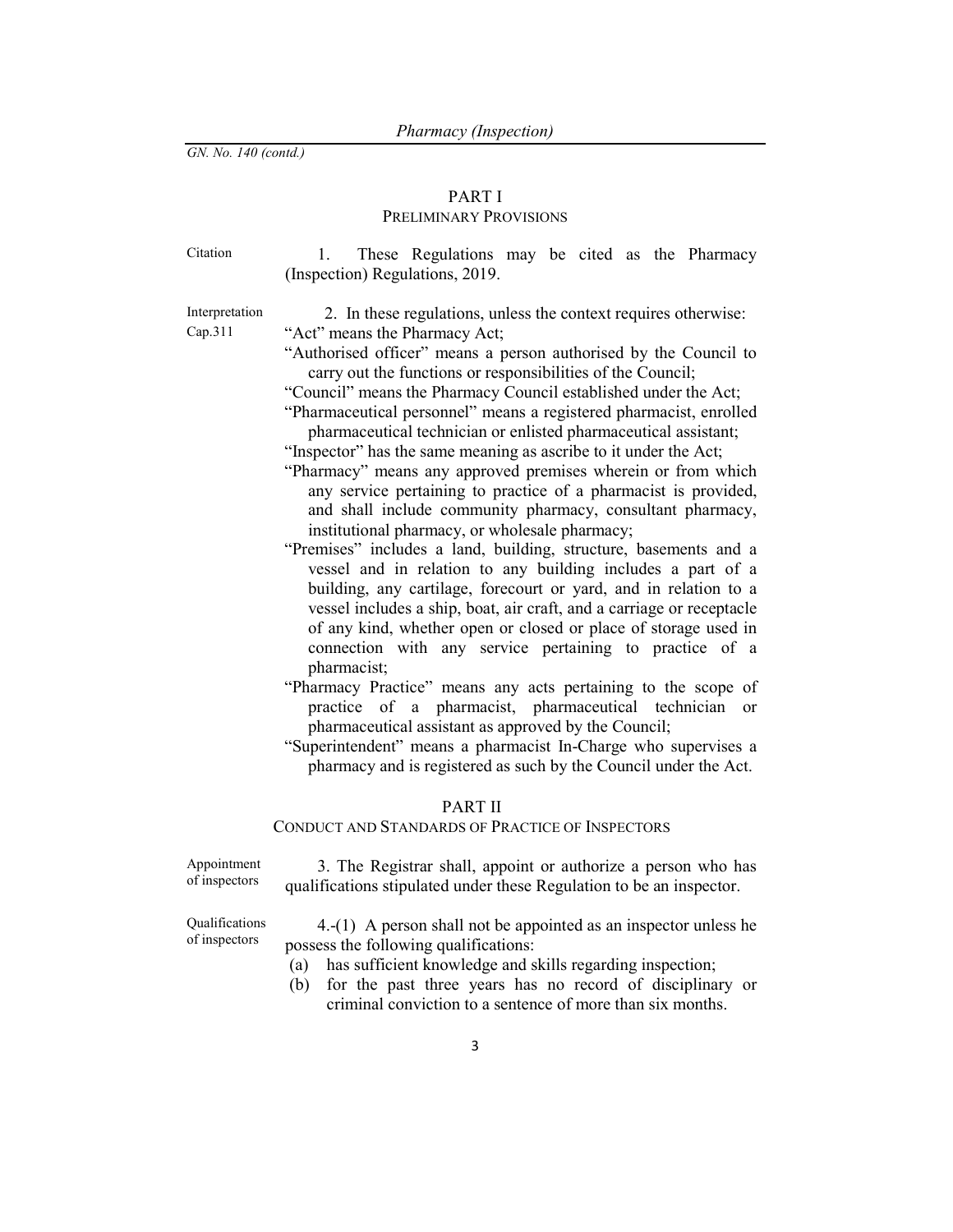(2) Notwithstanding the provisions of sub-regulation (1), the Registrar may on the advice of the Council and upon determination of the shortage of inspectors, appoint a pharmaceutical technician, pharmaceutical assistant or authorised officer to be an inspector.

Functions of inspectors

- 5. Functions of the Inspector shall be as follows:
- (a) enter and inspect any premises at any reasonable time;
- (b) issue directives on areas needing correction;
- (c) order temporary closure of premises pending rectification or Council's directives within specific period of time;
- (d) search article, premises or anything used or purported to be used in conducting or performing business of a pharmacy illegally;
- (e) take evidence by samples, photos or video in the respective premises or matter that is subject of investigation;
- (f) receive complaint or recommendations from the client;
- (g) supervise in person or in collaboration with any other authority, proper disposal of medicine and or medical supplies from closed premises;
- (h) prepare and submit quarterly and annual inspection reports to the Registrar in accordance with the prescribed reporting guidelines issued by the Council or as the Registrar may deem it appropriate for the operation of the Council;
- (i) provide recommendations to the Council on proper implementation of the Act; and
- (j) perform any other duty as may be assigned by the Registrar or the Council.

Powers of the Council

- 6. The Registrar shall, In respect to inspectors discharging their duties, have powers to:
	- (a) monitor and evaluate the performance of every inspector;
	- (b) assess the standard of practice and conduct of inspector;
	- (c) investigate any allegations regarding the inspector and inspection process;
	- (d) suspend or terminate the appointment or authorization of an inspector proven to have breached the provisions of the Act and code of ethics; and
	- (e) assign to an inspector any other duty or duties as may deem necessary.

Suspension and 7. The inspector may be suspended or terminated due to the following reasons: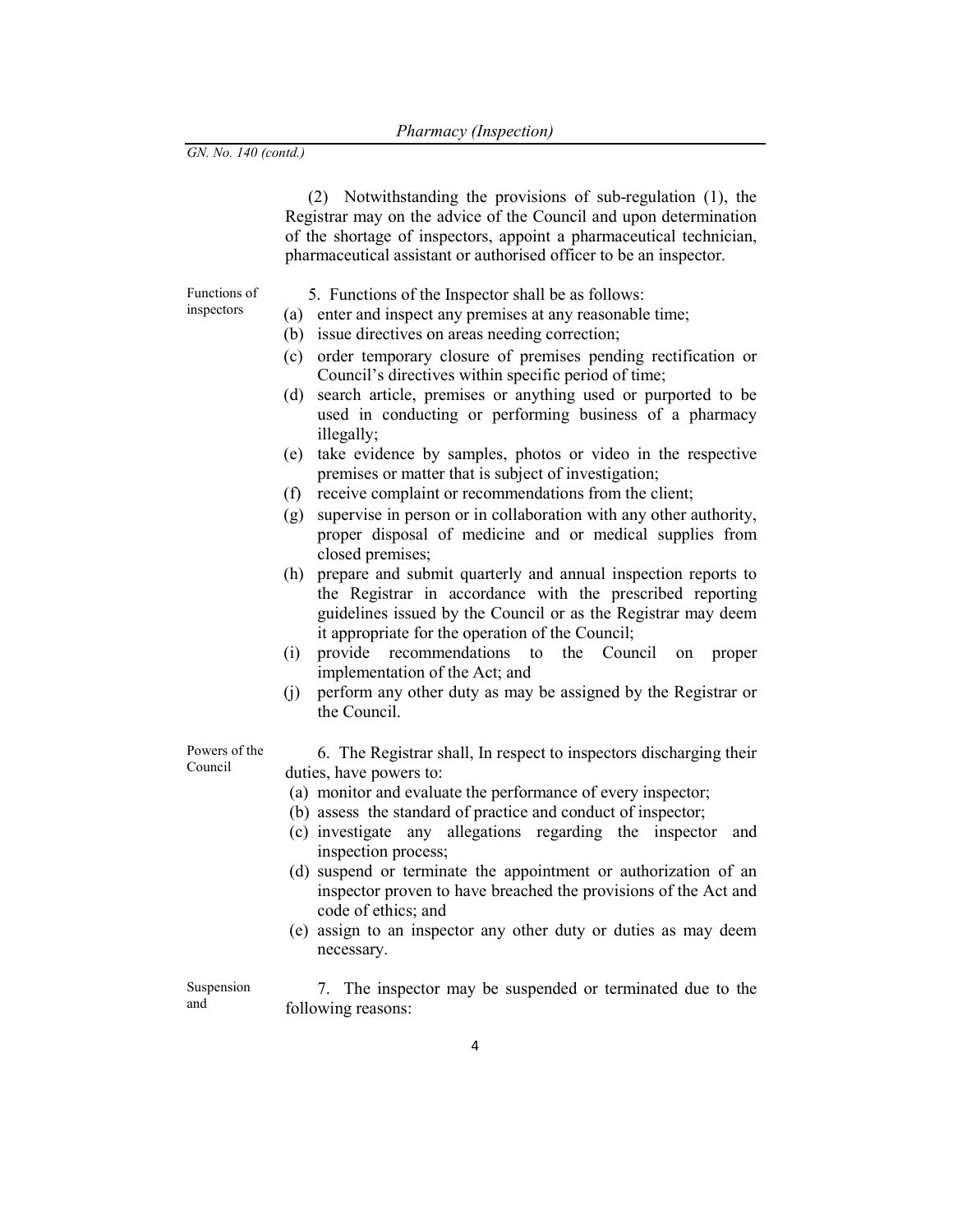termination of inspectors (a) commits a criminal offence and is sentenced to imprisonment for a term of six months or more;

- (b) resigns or terminated from service;
- (c) commits disciplinary offence;
- (d) incapable of discharging his duties as an inspector due to illness or mental disorder or any other factor occasioning his incompetence to perform duties of an inspector; and
- (e) death.

Right to copy of inspection findings

8.-(1) The inspector shall, after inspection, furnish the client or his representative with a copy of summary of the inspection findings.

(2) The inspector, a client or his representative shall undersign and date the prescribed inspection form.

(3) Where the client or his representative refuses to sign the inspection form, the inspector shall in writing enter the name of the owner or his representative or premises and reasons for refusal to sign the inspection form:

Provided that the inspector shall cause the written entry to be endorsed by the village executive officer or in the absence, any other local leader or representative of the local government authority.

Confidentiality 9. The inspector shall not, without the consent of the Council or

Inspectors Code of Ethics and Conduct

knowledge in the course of or incidental to discharge of his duties. 10.-(1) Every inspector in discharging his duties shall abide to inspectors code of ethics and professional conduct as prescribed in

in compliance with the law, divulge any matter or information concerning the Client's business, which shall come to his

(2) A person appointed as an inspector or authorised officer shall not conduct himself in such manner as to put the pharmacy profession or Council reputation into disrepute.

the First Schedule to these Regulations.

Conflict of interest

11.-(1) The inspector shall refrain from any undertakings that may occasion a conflict of interest with his role as an inspector.

(2) Every inspector shall observe respective inspectors Codes of Ethics and Conduct, including making a formal disclosure of any matter that is likely to occasion the conflict of interest.

(3) The disclosure referred to under sub-regulation (2) shall be as prescribed in the Second Schedule, and shall be undersigned and dated by every inspector specifying any actual or potential conflict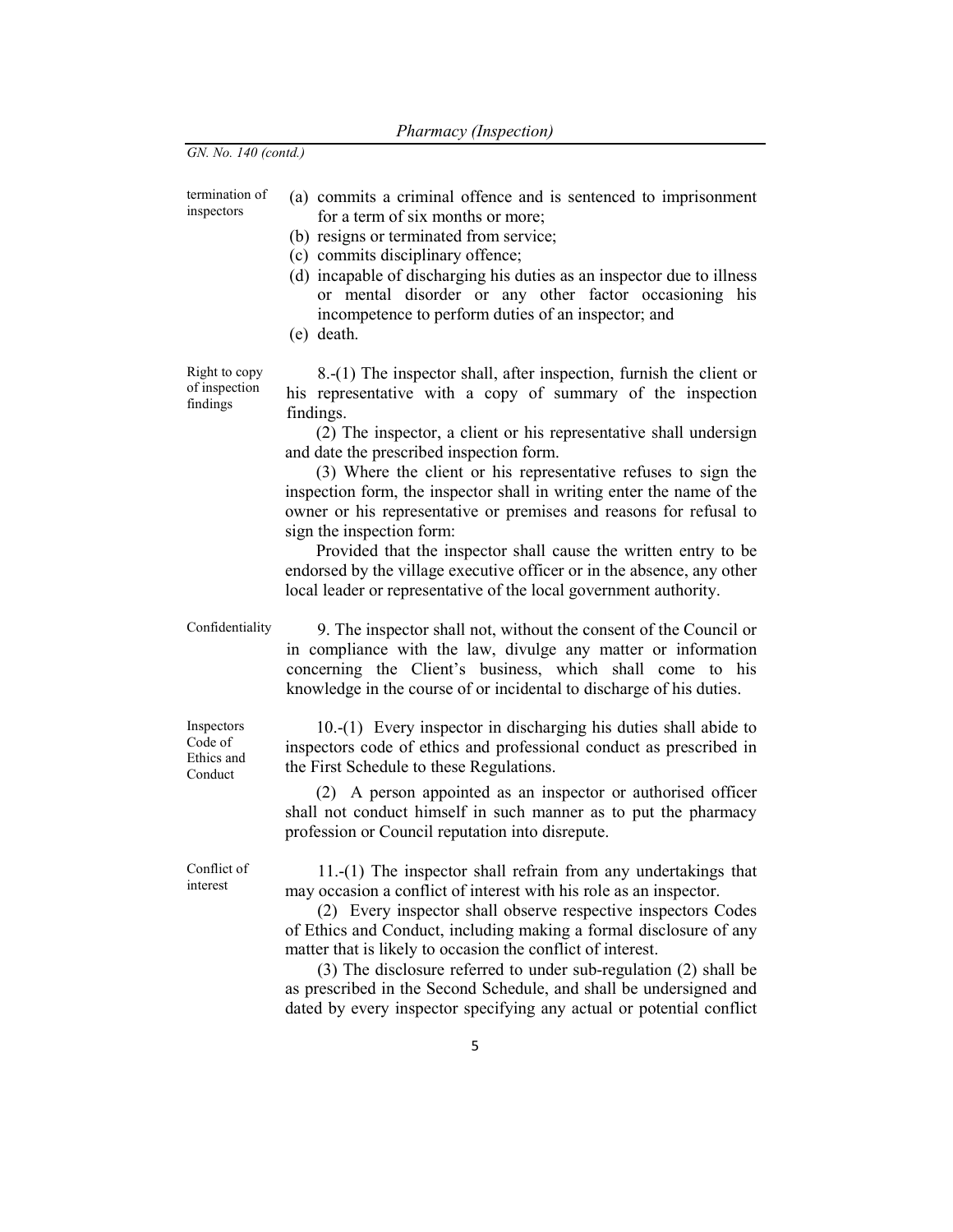## of interest.

Duties and rights of client

12.-(1) A Client shall furnish all necessary information and assist the inspector in the performance of his functions.

(2) The client shall have the right to lodge a complaint in writing to the registrar regarding any dissatisfaction with the inspection process.

(3) A person who obstructs an inspector from carrying out his functions under these Regulations commits an offence.

### PART III

## MISCELLANEOUS PROVISIONS

Complaints against conduct of inspectors

Bona fide acts 13. Notwithstanding the provisions of any other written law, no action or other proceedings shall lie or be instituted against any inspector or officer authorised by the Council for or in respect of any act or thing done or omitted to be done in good faith in the performance of his duties under the Act or these Regulations.

> 14.-(1) A person dissatisfied or aggrieved by the decision of an inspector may, within fourteen days from the date of such decision, lodge a complaint to the Council.

(2) The Council shall, within twenty one days of such complaint being made, make determination of the complaint.

(3) The Council shall in making decision under sub-regulation (2) have powers to-

- (a) order further inspection or fresh inspection be conducted in compliance with the procedure for conduct of inspection or in such a manner as the Council may direct;
- (b) reverse or endorse any decision or order made by an inspector; and
- (c) make any orders for or against the inspection report or findings.

Appeals 15. A person aggrieved by the decision of the Council may, within thirty days after receiving the notice of decision of the Council appeal to the Minister.

Offences and penalties 16. Any person who violates any provision of these Regulations commits an offence under the Act.

Revocation GN. No. 300/2012 17. The Pharmacy Practice (Inspectors) Regulations, 2012 is hereby revoked.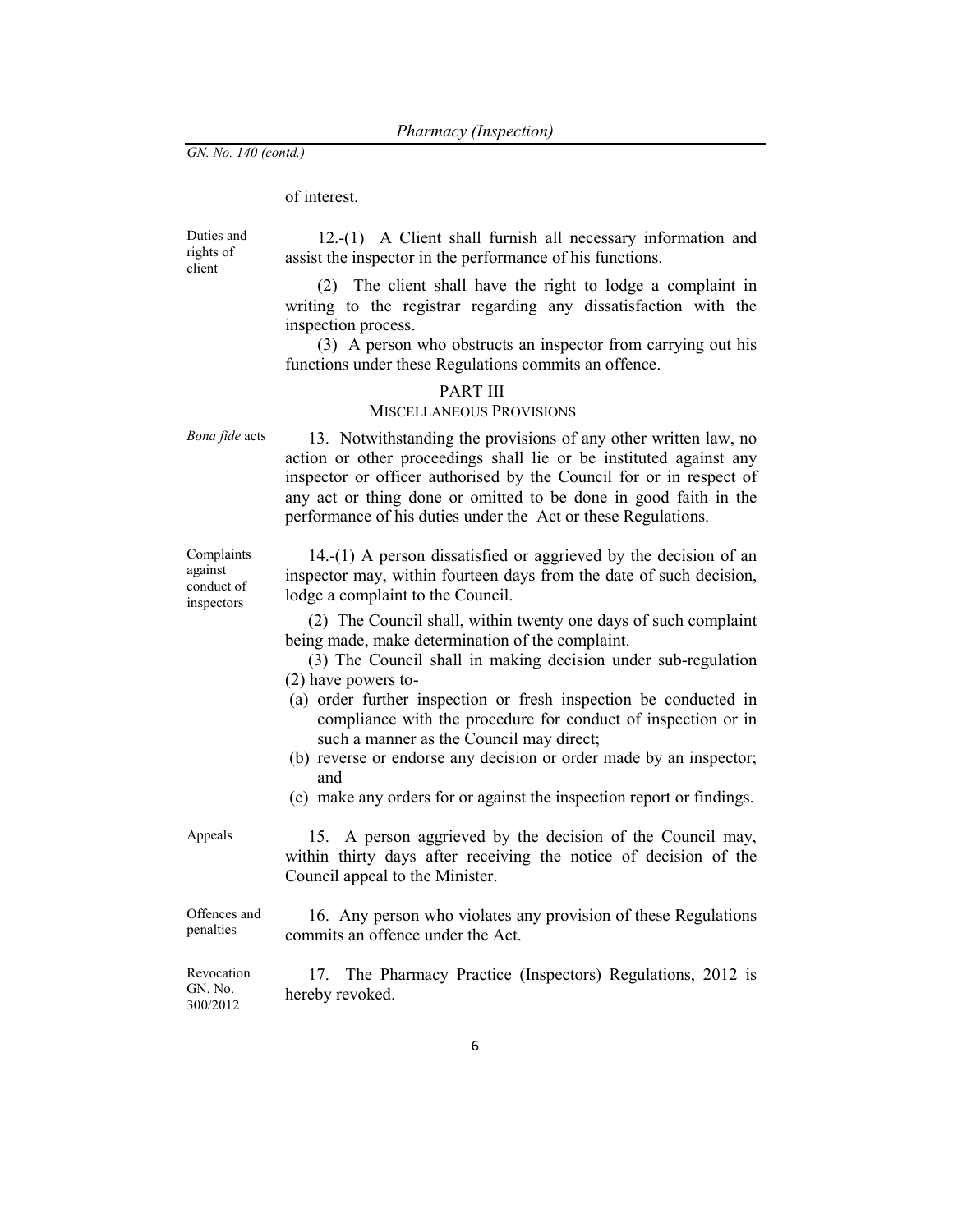#### FIRST SCHEDULE

 $\frac{1}{2}$ 

#### PHARMACY COUNCIL



(Made under Regulations 9(2)(b))

#### Inspectors Code of Ethics and Conduct

The code of ethics and conduct for inspectors details the core principles to be followed by inspectors. These principles cover crucial issues such as conflicts of interest, integrity, confidentiality, objectivity, honesty, good faith and public perception, and are central pillars of inspection process for the entire profession.

The Code sets forth obligations of ethical conduct for the inspectors and provides high ethical standards to safeguard the interest of the public and profession. Inspectors shall comply with this Code, shall avoid association with any enterprise whose practices violate this Code, and shall strive to uphold, maintain, and improve the integrity, reputation, and practice of the inspection profession.

All inspectors shall abide by this Code of Ethics and conduct as stipulated herein:-

- 1. Inspectors shall avoid conflicts of interest or activities that compromise, or appear to compromise professional independence, objectivity or inspection integrity
- (a) Inspectors shall not inspect premises in which they have, or expect to have, a financial or affiliation or any other interest.
- (b) Inspectors shall not receive commission or any form of payment which is not approved by the Council from premises owner or his representative or offer any commissions, rebates, profits or other benefits.
- (c) Inspectors shall not accept commission, directly or indirectly, for recommending services, or products to clients or other parties having an interest in such premises.

#### 2. Inspectors shall act in good faith towards each client and other interested parties.

- (a) Inspectors shall at all time perform their duties and responsibilities based on facts, genuine conviction and professional competence.
- (b) Inspectors shall be objective in reporting and not knowingly understate or overstate the significance of reported conditions.
- (c) Unless otherwise required by law or with Council approval, Inspectors shall not disclose inspection results or client information. Inspectors, at their discretion, may disclose observed immediate safety hazards to clients and public exposed to such hazards, when feasible.
- (d) Every inspector shall have the duty of loyalty owed to a client hence prohibited from representing any other party with interests adverse to those of the client or have differing roles that will prohibit him to act impartially or breach a duty of loyalty.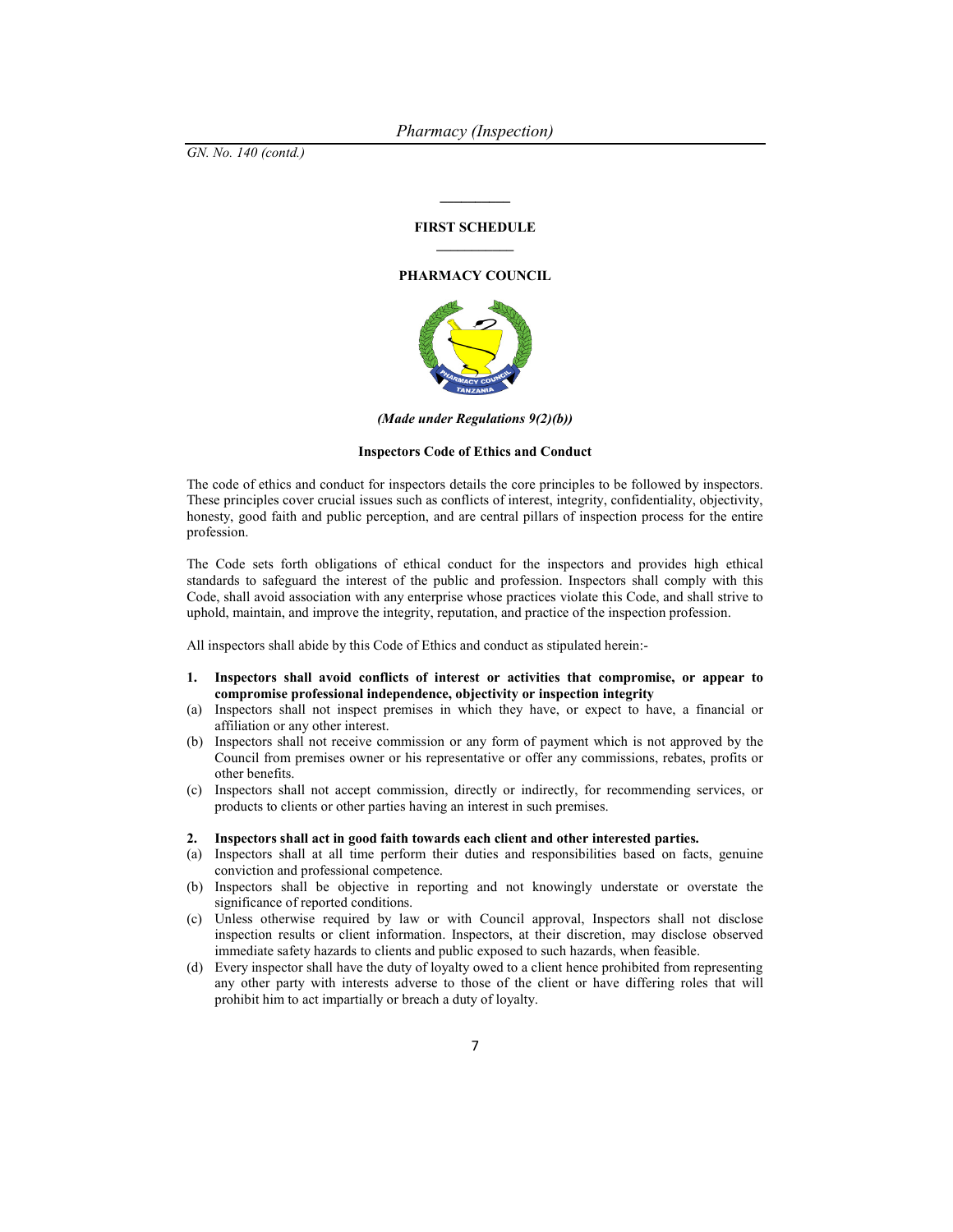- 3. Inspectors shall avoid activities that may harm the public, discredit themselves, or reduce public confidence in the profession.
- (a) Advertising, marketing, and promotion of services or information and qualifications which are fraudulent, false, deceptive, or misleading.
- (b) Inspector shall report substantive and wilful violations of this Code by other inspectors to the Council.
- (c) The inspector shall not discriminate in any business activities on the basis of race, colour, religion, sex, national origin, familial status, or handicap and shall comply with all government laws concerning discrimination.
- (d) The Inspector shall not engage in any act or practice that could be deemed damaging, seditious or destructive to the Council, fellow Inspectors, Council employees, leadership or directors.

#### 4. Duty to Public

- (a) The Inspector shall comply with all government rules and licensing requirements of the jurisdiction while conducting inspection.
- (b) The inspector shall abide by Council's current inspection requirements.

#### 5. Duty to Continue Education

The Inspector shall comply with regular Council training requirements.

#### 6. Duty to the Council and the Profession

- (a) The Inspector shall strive to improve the Inspection profession by sharing his lessons and experiences for the benefit of all.
- (b) The Inspector shall assist the Council in disseminating and publicizing the benefits of Inspection and compliance with inspection directives and guidelines.

#### 7. Disrepute by inspectors

No person appointed as an inspector or authorised officer under the Act shall conduct himself in such manner as to put the profession or Council reputation into disrepute.

#### 8. Application of code of ethics of pharmaceutical personnel

The Relevant provisions of Codes of Ethics and conduct for pharmaceutical personnel shall apply mutatis mutandis to the inspectors.

#### I\_\_\_\_\_\_\_\_\_\_\_\_\_\_\_\_\_\_\_\_\_\_\_\_\_\_\_\_\_\_\_\_\_\_\_\_\_As an inspector of the Council, DO HEREBY subscribe to adhere to these Code of Ethics and Conduct as aforementioned

Signature Location/Place Date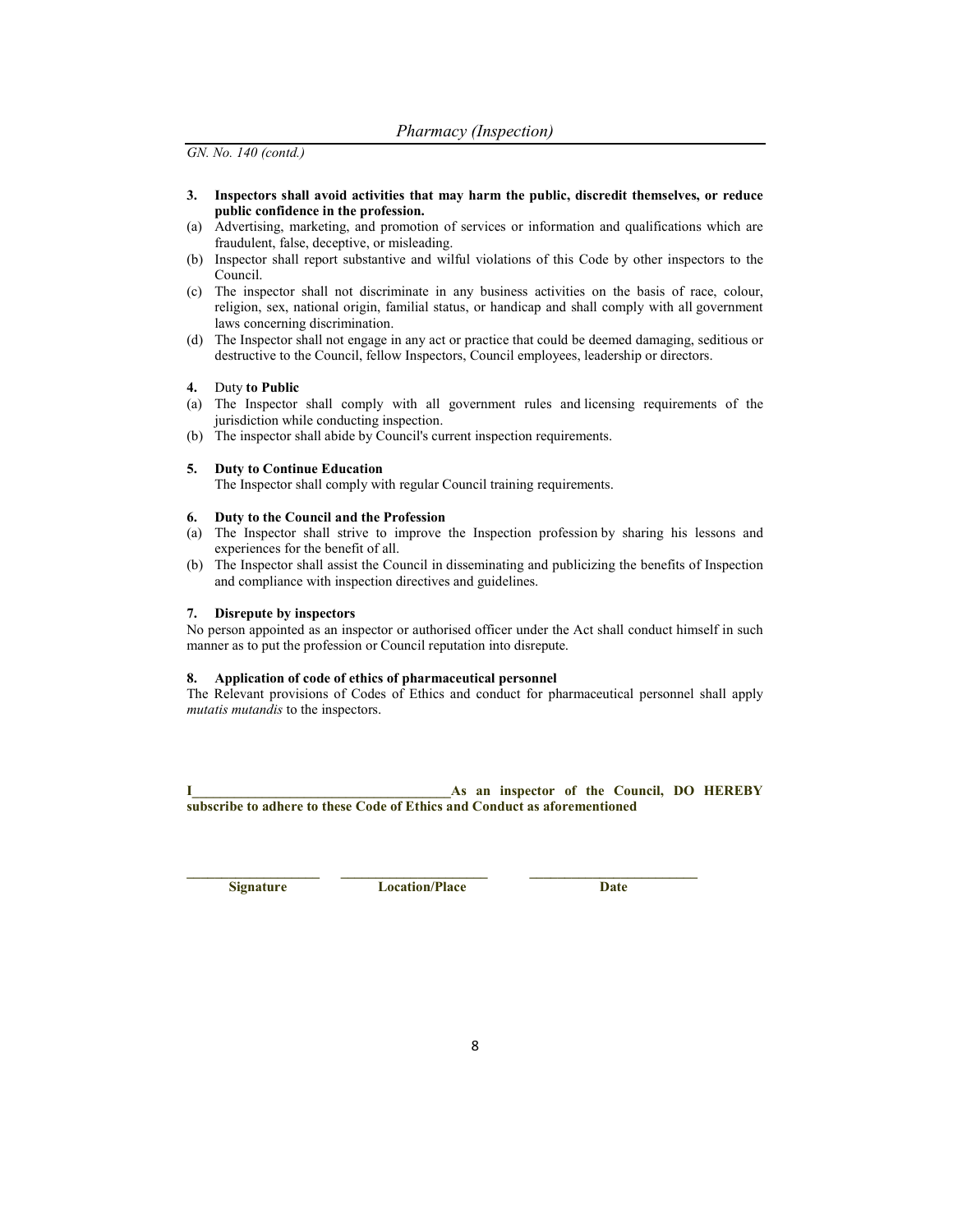#### SECOND SCHEDULE  $\mathcal{L}_\text{max}$

#### PHARMACY COUNCIL

#### CONFLICT OF INTEREST DISCLOSURE STATEMENT

(Made under Regulation 15(3))

Registrar, Pharmacy Council, P.O. Box 31818, DAR ES SALAAM.

#### PART I: Inspector Particulars

| 2.             |           |
|----------------|-----------|
| 3.             |           |
| 4 <sub>1</sub> | $\ddotsc$ |
|                |           |
|                | TANZANIA  |
|                |           |
| 5.<br>6.       |           |

#### PART II: Conflict of Interest disclosure statement

With regard to my voluntary service as ……………………………………………… of the Pharmacy Council, I have the following potential conflict of interest to report:-

1. I am affiliated to another organization/association namely………………………… Note: Affiliated refers to the following: spouse, child, mother, father, brother or sister or close associates; any corporation, business or non-profit organization of which you serve as staff, officer, board member, partner, participate in management or are employed by; any trust or other estate in which you have a substantial interest or as to which you serve as a trustee or in a similar capacity